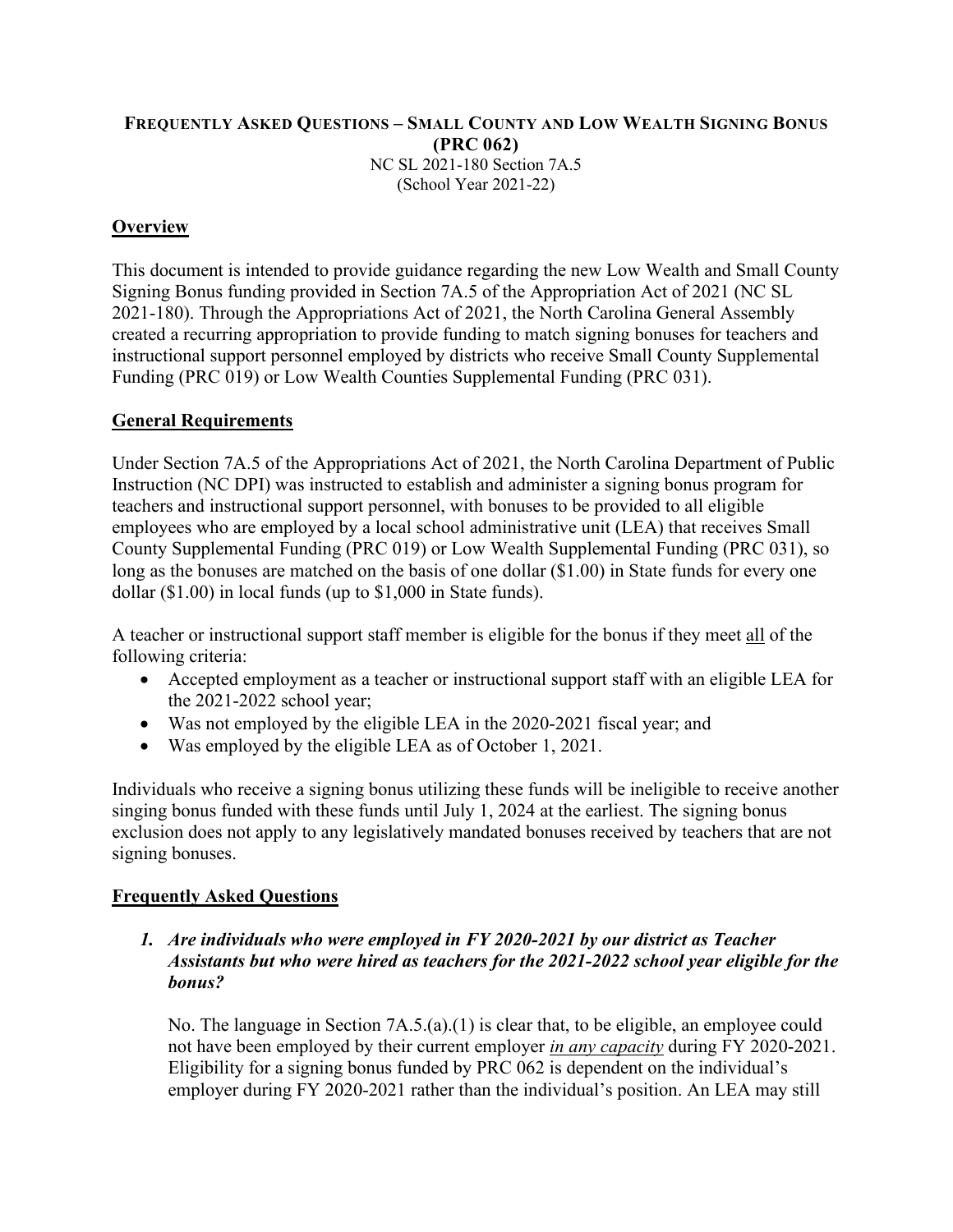provide a signing bonus for those employees using other funds, but they would not be eligible to receive a bonus paid for in part from PRC 062 funds.

### *2. Can our district use ESSER funds to satisfy the matching requirement for the Low Wealth and Small County Signing Bonus?*

No. A district cannot use ESSER, or any State or other Federal funds, to satisfy the matching requirement for the Small County and Low Wealth Signing Bonus. Only local funds can be used to satisfy the matching requirement.

## *3. Who qualifies as a teacher or instructional support for the purposes of the signing bonus?*

Teachers and instructional support personnel are those who are required to be paid from the legislative certified teacher salary schedule and are typically eligible to be paid from State PRC 001 and/or State PRC 007 and are working and coded to the school level. This is consistent with the definition of teacher and instructional support used for other bonus and compensation items.

## *4. Are Pre-K Teachers eligible for the signing bonus?*

No. Pre-K Teachers are not eligible to receive a signing bonus funded in part by PRC 062 funds. An LEA may utilize other funding sources to provide a similar bonus to Pre-K Teachers.

#### *5. Are the signing bonuses subject to retirement?*

Signing bonuses provided using PRC 062 funds are not subject to retirement.

#### *6. Is the Small County and Low Wealth Signing Bonus program recurring?*

Yes, the funding is a recurring item in the budget bill, at this time.

### *7. Does an LEA have to receive both Small County and Low Wealth funds to be eligible for the signing bonus program?*

No. Per NC SL 2021-180 section 7A.5.(a).(2), an LEA is eligible to receive PRC 062 funds if it receives either Small County (PRC 019) or Low Wealth (PRC 031) funds.

## *8. We have a teacher that joined our district in October and who was previously employed as a teacher at another eligible district. Are they eligible for the bonus?*

No. A teacher must have been employed by a district as of October 1, 2021 in order to be eligible for a bonus from the program, regardless of where they were employed prior to joining the district.